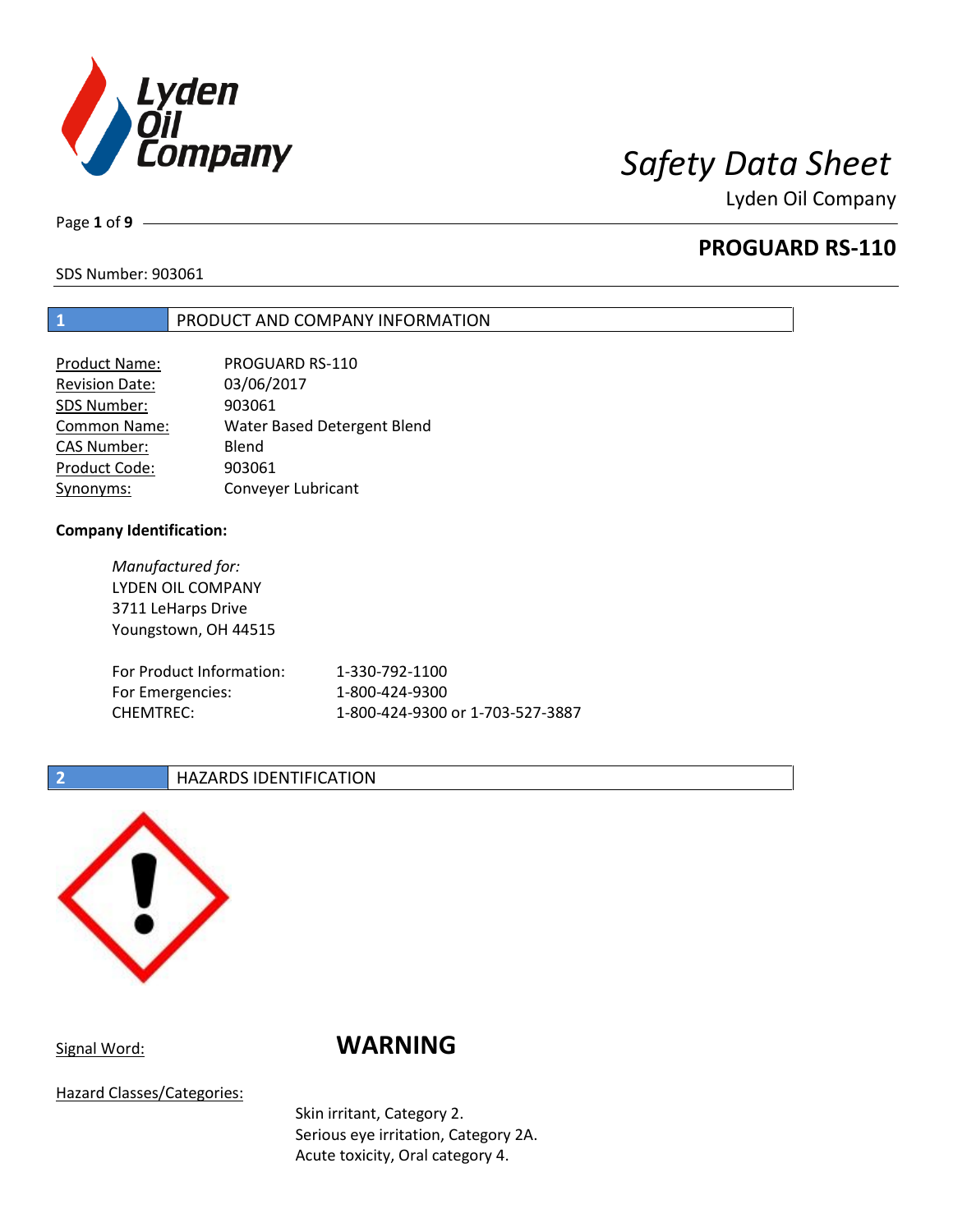

Page **2** of **9**

Lyden Oil Company

|                                 | <b>PROGUARD RS-110</b>                                                |
|---------------------------------|-----------------------------------------------------------------------|
| SDS Number: 903061              |                                                                       |
| Hazard Statement(s):            |                                                                       |
|                                 | H302: Harmful if swallowed.                                           |
|                                 | H316: Causes mild skin irritation.                                    |
|                                 | H319: Causes serious eye irritation.                                  |
| <b>Precaution Statement(s):</b> |                                                                       |
|                                 | P101: If medical advice is needed, have product container or label at |
|                                 | hand.                                                                 |
|                                 | P102: Keep out of reach of children.                                  |
|                                 | P103: Read label before use.                                          |
|                                 | P262: Do not get in eyes, on skin, or on clothing.                    |
|                                 | P280: Wear protective gloves/protective clothing.                     |
|                                 | P270: Do not eat, drink or smoke when using this product.             |
|                                 | P302+352: IF ON SKIN: Wash with plenty of water.                      |
|                                 | P305+351+338: IF IN EYES: Rinse cautiously with water for several     |
|                                 | minutes. Remove contact lenses if present and easy to do - continue   |
|                                 | rinsing.                                                              |
|                                 | P337+313: If eye irritation persists get medical advice/attention.    |
| Other Hazard Statement(s):      |                                                                       |
|                                 | -NFPA Ratings:                                                        |
|                                 | Health = $2$                                                          |
|                                 | Fire $= 0$                                                            |
|                                 | Reactivity = $0$                                                      |
|                                 |                                                                       |

**3 COMPOSITION** / INFORMATION ON INGREDIENTS

### Ingredients:

*Mixture of the substances listed below with nonhazardous additions.*

| <b>Chemical Name</b>   | <b>CAS Number</b> | Percentage |
|------------------------|-------------------|------------|
| Coconut Diethanolamide | 68603-42-9        | $15$       |
| Isopropyl Alcohol      | 67-63-0           | $1 - 5$    |
| Diethanolamide         | 111-42-2          |            |

*\*Any concentration shown as a range is to protect confidentiality or is due to batch variation.*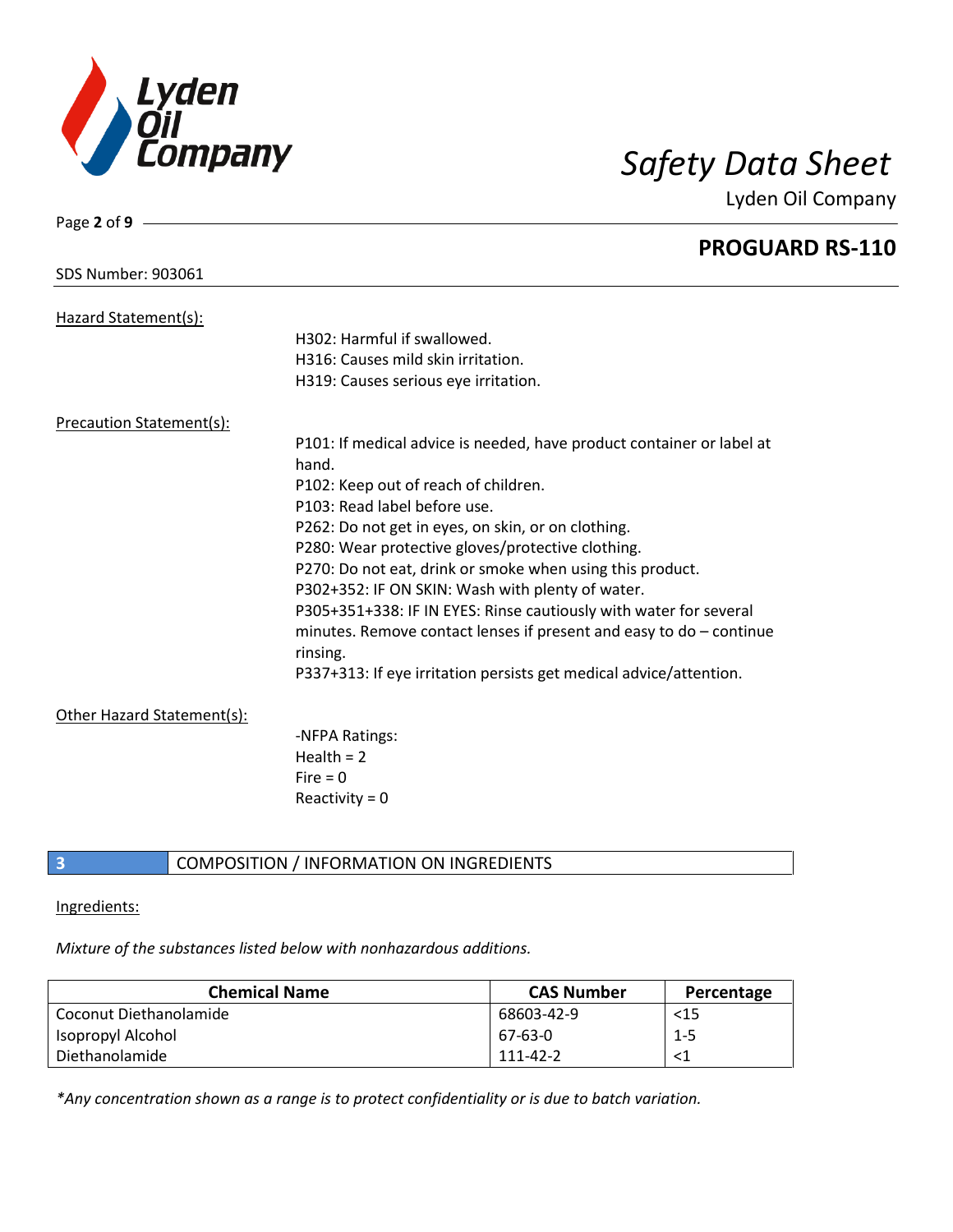

**PROGUARD RS-110**

SDS Number: 903061

Page **3** of **9**

| FIRST AID MEASURES<br>$\overline{4}$          |                    |                                                                                                                                       |
|-----------------------------------------------|--------------------|---------------------------------------------------------------------------------------------------------------------------------------|
| Description of First Aid Measures:            |                    |                                                                                                                                       |
|                                               |                    |                                                                                                                                       |
| Inhalation:                                   | medical attention. | If any symptoms develop, move victim to fresh air and keep in a<br>position comfortable for breathing. If symptoms persist, obtain    |
| Skin Contact:                                 |                    |                                                                                                                                       |
|                                               |                    | Wash with soap and water. Remove contaminated clothing and wash<br>before reuse. Get medical attention if needed.                     |
| Eye Contact:                                  |                    |                                                                                                                                       |
|                                               |                    | Rinse opened eye for at least 15 minutes under running water. If<br>symptoms persist, consult medical attention.                      |
| Ingestion:                                    |                    | Rinse mouth with water and drink plenty of water to dilute. Do NOT<br>induce vomiting. If symptoms develop, obtain medical attention. |
| Symptoms and Effects, both acute and delayed: |                    | No further relevent data available.                                                                                                   |
| <b>Recommended Actions:</b>                   |                    | Treat symptomatically. Call a doctor or poison<br>control center for guidance.                                                        |
| <b>FIRE FIGHTING MEASURES</b><br>5            |                    |                                                                                                                                       |
| Recommended Fire-Extinguishing Equipment:     |                    | Use dry powder, foam, or carbon dioxide fire<br>extinguishers. Do NOT use water jet.                                                  |
| Possible Hazards During a Fire:               |                    | None known.                                                                                                                           |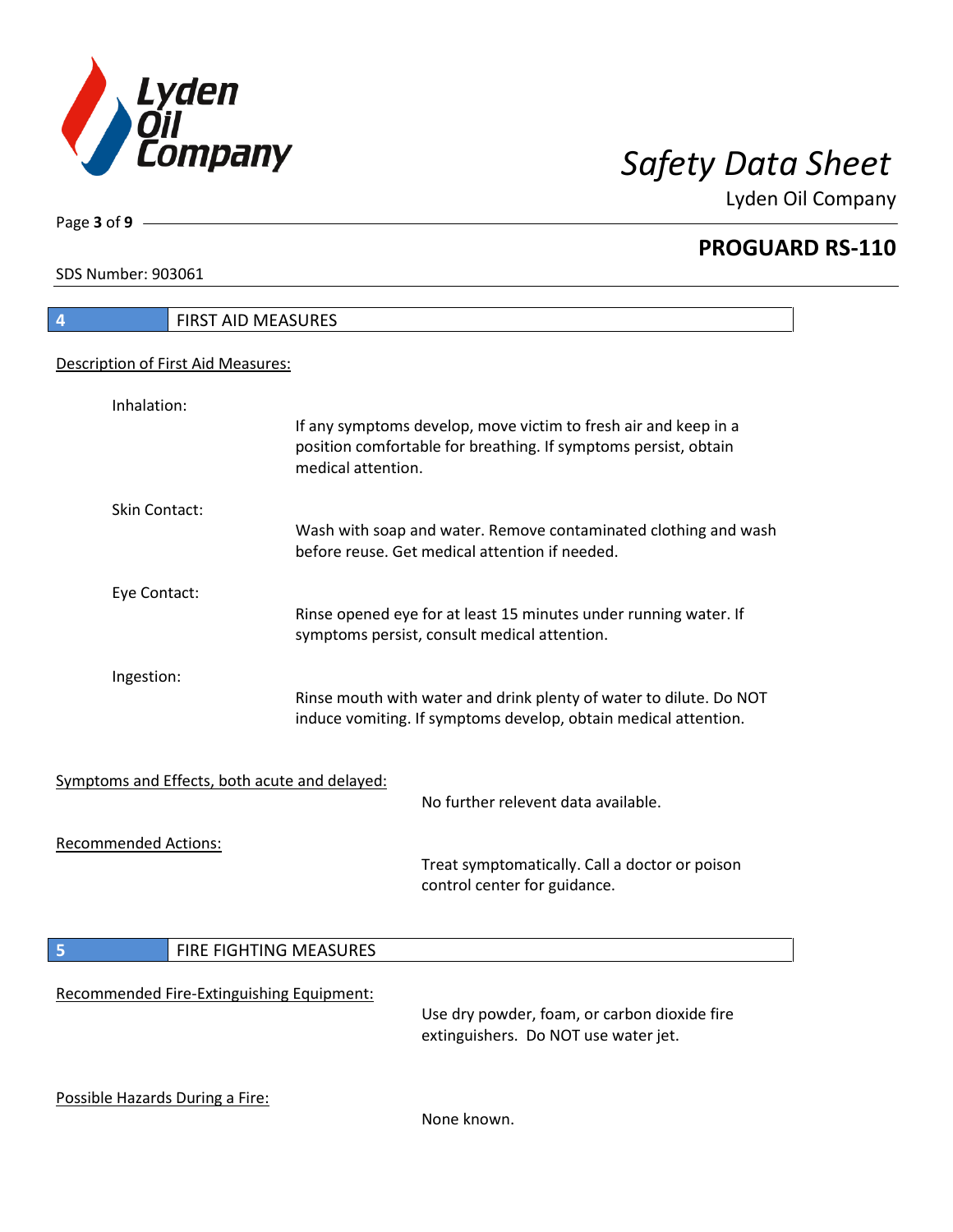

**PROGUARD RS-110**

### SDS Number: 903061

Page **4** of **9**

Recommendations to Firefighters:

This product will not burn. Treat area as for surrounding fire. Wear self-contained breathing apparatus pressure demand and full protective gear.

### **6** ACCIDENTAL RELEASE MEASURES

| <b>Personal Precautions:</b>      |                             | Avoid eye contact. Avoid repeated or prolonged<br>skin contact.<br>Personal protective equipment must be worn.<br>Avoid contact with skin, eyes or clothing. |
|-----------------------------------|-----------------------------|--------------------------------------------------------------------------------------------------------------------------------------------------------------|
| <b>Emergency Procedures:</b>      |                             | Contain spilled material, collect in suitable and<br>properly labeled containers.                                                                            |
| <b>Environmental Precautions:</b> |                             | Do not allow to reach sewage system or any water<br>course.<br>Do not allow to enter ground waters.                                                          |
| Cleanup Procedures:               |                             | Absorb with liquid-binding material (sand,<br>diatomite, acid binders, universal binders, sawdust).<br>Ensure adequate ventilation.                          |
|                                   | <b>HANDLING AND STORAGE</b> |                                                                                                                                                              |

Handling Precautions:

Handle with care and avoid spillage on the floor. Do not eat, drink or smoke when using this product. Wash affected areas thoroughly after handling.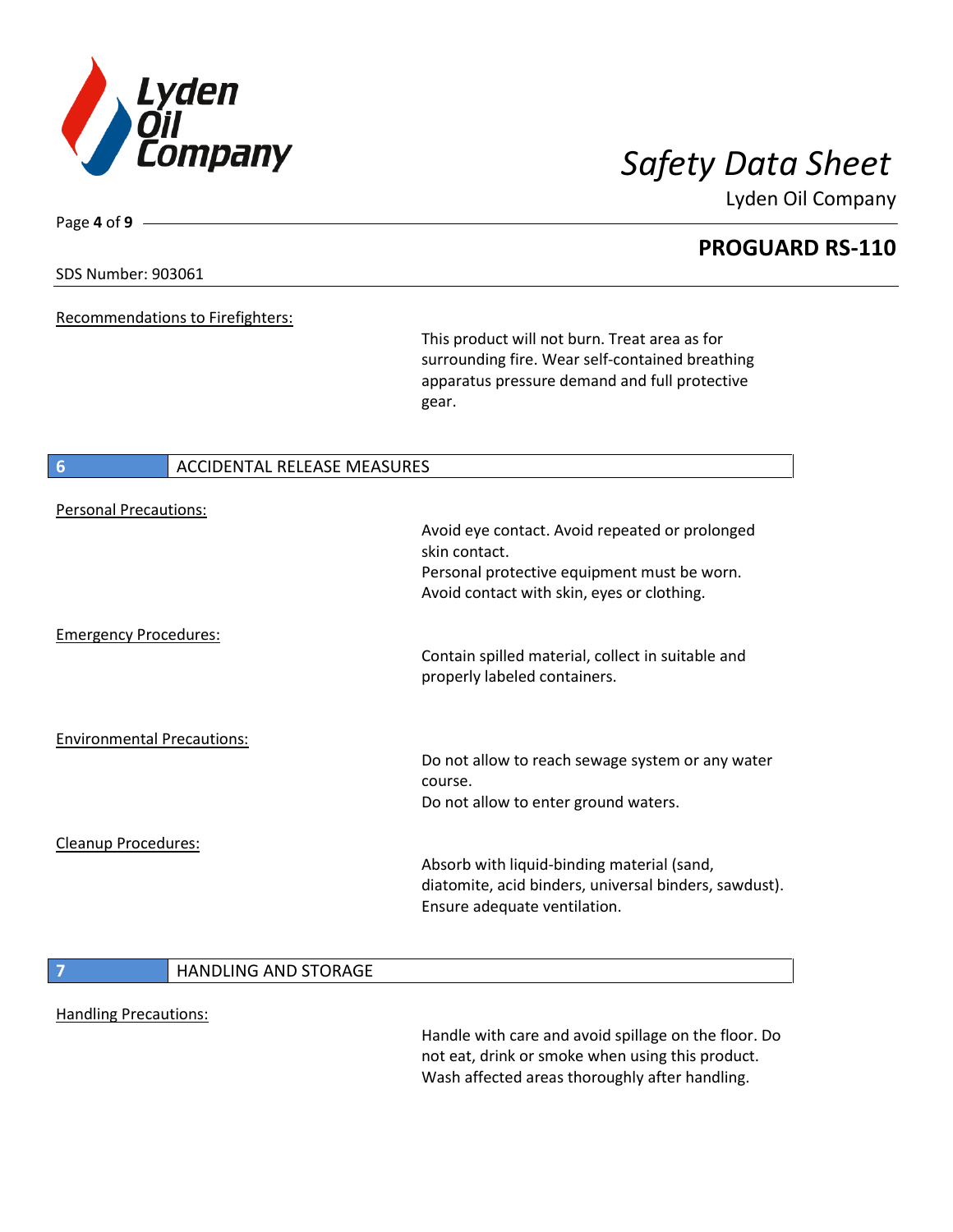

**PROGUARD RS-110**

SDS Number: 903061

Page **5** of **9**

Storage Requirements:

Keep container tightly sealed and stored in a dry, cool place.

### **8** EXPOSURE CONTROLS / PERSONAL PROTECTION

Exposure Limits:

-111-42-2 Diethanolamide (<1%):

ACGIH TWA: 15 mg/m³ NIOSH TWA: 15 mg/m³

-67-63-0 Isopropanol (1-5%):

OSHA PEL TWA: 500 ppm

Engineering Controls:

All ventilation should be designed in accordance with OSHA standard (29 CFR 1910.94).

Personal Protective Equipment:

Keep away from foodstuffs, beverages, and feed. Immediately remove all soiled and contaminated clothing. Wash hands before breaks and at the end of work. Avoid contact with eyes and skin. Use safety glasses and gloves.

### **9** PHYSICAL AND CHEMICAL PROPERTIES

| Color:                 | Light Yellow        |
|------------------------|---------------------|
| <b>Physical State:</b> | Liquid              |
| Odor:                  | Alcohol like        |
| Odor Threshold:        | Data not available  |
| pH:                    | 7 to 9              |
| <b>Melting Point:</b>  | $<$ 32 $^{\circ}$ F |
| <b>Boiling Point:</b>  | $>212$ °F           |
| <b>Boiling Range:</b>  | Data not available  |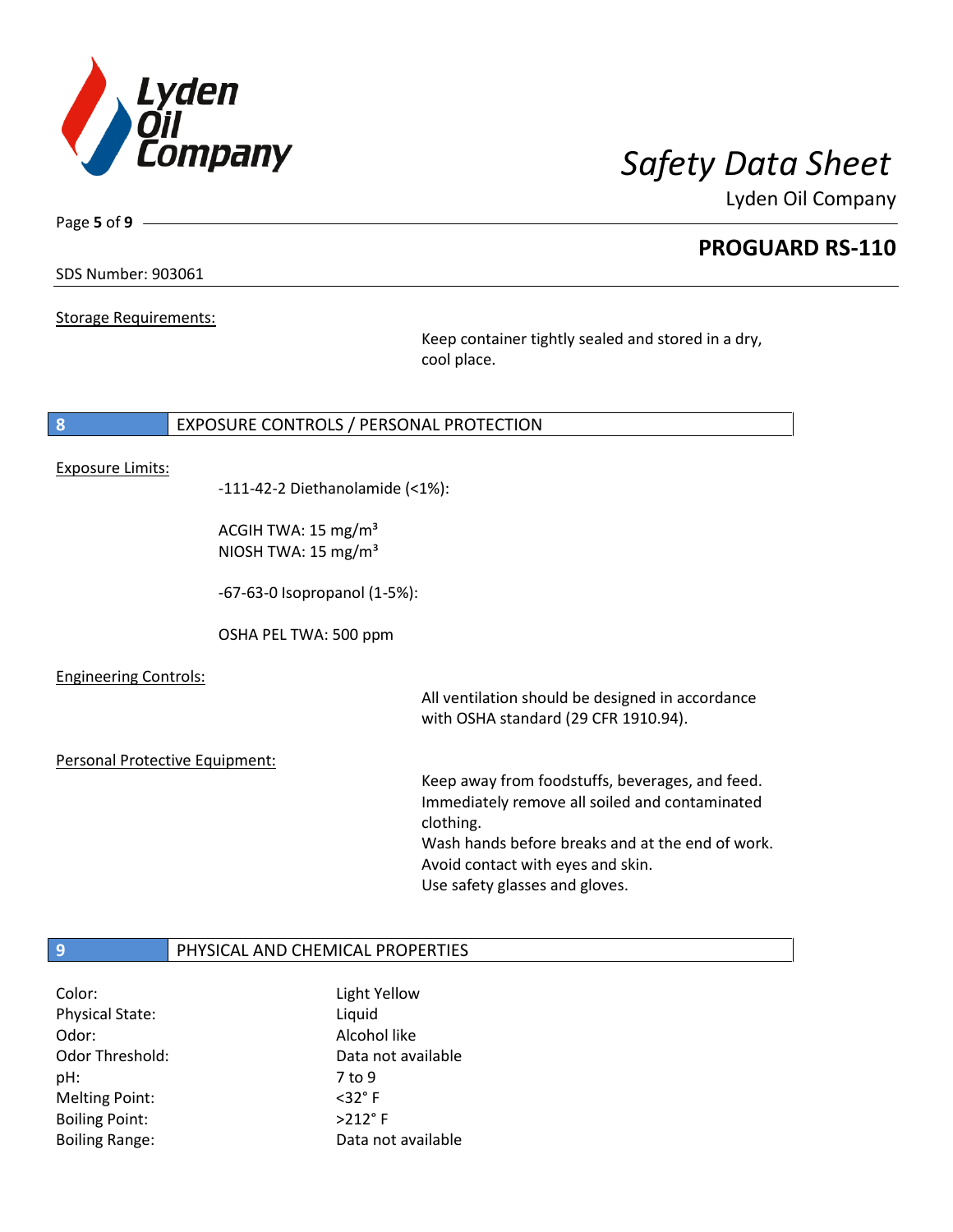

**PROGUARD RS-110**

### SDS Number: 903061

Page **6** of **9**

| Flash Point:                      | $>180^\circ$ F               |
|-----------------------------------|------------------------------|
| <b>Evaporation Rate:</b>          | Data not available           |
| Flammability:                     | Data not available           |
| <b>Flammability Limits:</b>       | Data not available           |
| Vapor Pressure:                   | Data not available           |
| Vapor Density:                    | Data not available           |
| <b>Relative Density:</b>          | 1.00-1.02                    |
| Solubilities:                     | Completely miscible in water |
| <b>Partition Coefficient:</b>     | Data not available           |
| Auto-Ignition Temperature:        | Data not available           |
| <b>Decomposition Temperature:</b> | Data not available           |
| Viscosity:                        | Data not available           |

| Data not available           |
|------------------------------|
| Data not available           |
| Data not available           |
| Data not available           |
| Data not available           |
| $1.00 - 1.02$                |
| Completely miscible in water |
| Data not available           |
| Data not available           |
| Data not available           |
| Data not available           |
|                              |

# **10** STABILITY AND REACTIVITY Stability: Stable under normal conditions. Reactivity: Not reactive under normal conditions. Conditions to Avoid: None known. Hazardous Reactions: No known hazardous reactions. Incompatible Materials: Strong oxidizers, acids, and bases. Decomposition Products: Hazardous decomposition products are not expected to form.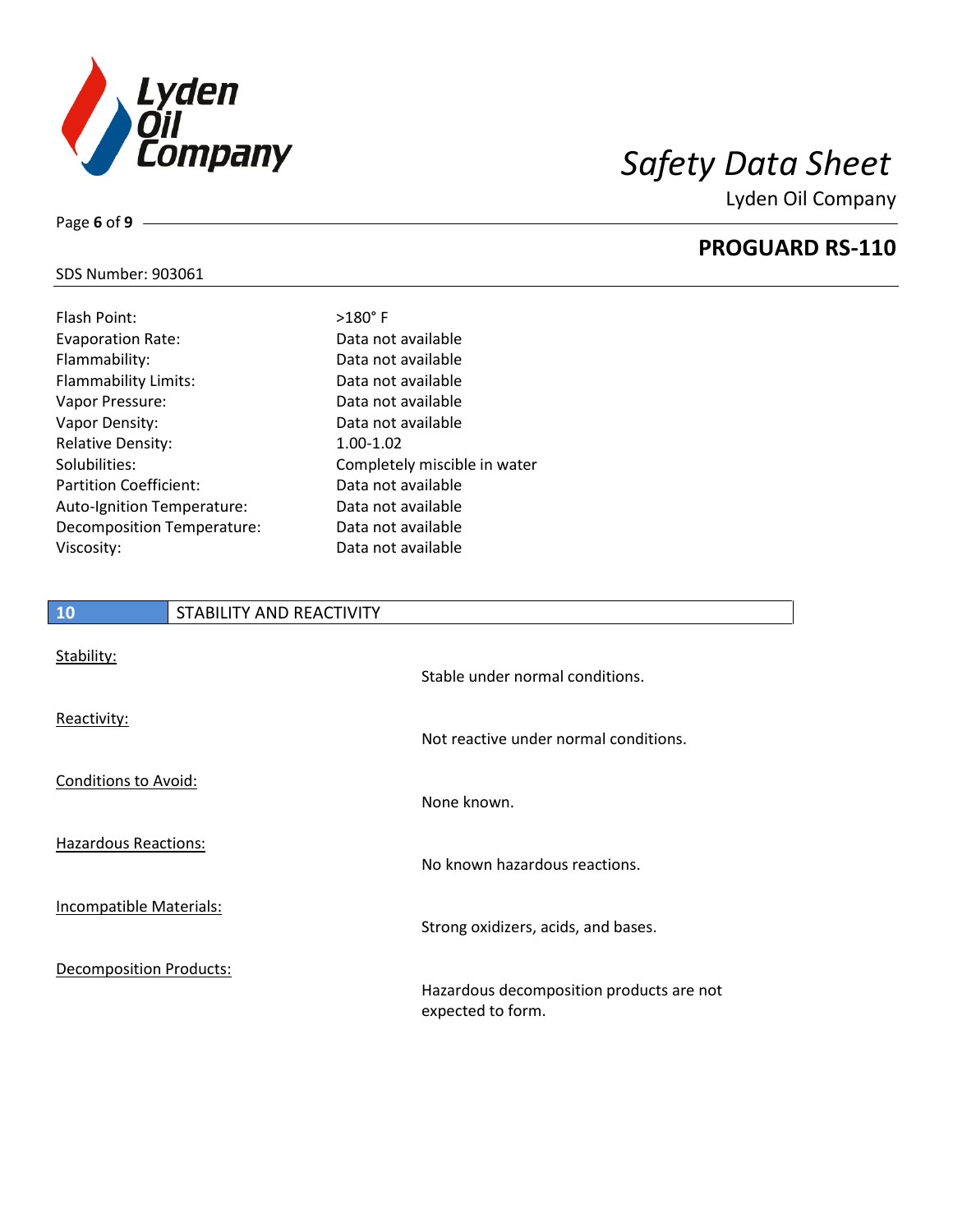

**PROGUARD RS-110**

SDS Number: 903061

Page **7** of **9**

| <b>TOXICOLOGICAL INFORMATION</b><br>11                                             |                                                                                                                                                                                                                                                                                                                         |
|------------------------------------------------------------------------------------|-------------------------------------------------------------------------------------------------------------------------------------------------------------------------------------------------------------------------------------------------------------------------------------------------------------------------|
| Routes of Exposure:                                                                | Skin and eye contact are the primary routes of<br>exposure although exposure may occur following<br>accidental ingestion.                                                                                                                                                                                               |
| <b>Exposure Effects:</b>                                                           | Skin:<br>Prolonged or repeated contact with strong forms<br>may remove natural oils leading to dryness or rash.<br>Eye:<br>Produces serious but temporary eye irritation.<br>Ingestion:<br>May be harmful to mucous membranes, mouth,<br>throat and stomach.<br>Inhalation:<br>Concentrated mists may cause discomfort. |
| <b>Measures of Toxicity:</b>                                                       | No test data available.                                                                                                                                                                                                                                                                                                 |
| Carcinogenic/Mutagenic Precautions:                                                | Diethanolamide: Carcinogenic category 2B (IARC).                                                                                                                                                                                                                                                                        |
| <b>ECOLOGICAL INFORMATION</b><br>12                                                |                                                                                                                                                                                                                                                                                                                         |
| <b>Ecological Precautions:</b>                                                     | Avoid exposing to the environment.                                                                                                                                                                                                                                                                                      |
| <b>Ecological Effects:</b><br>No specific environmental or aquatic data available. |                                                                                                                                                                                                                                                                                                                         |
| DISPOSAL CONSIDERATIONS<br>13                                                      |                                                                                                                                                                                                                                                                                                                         |
| Disposal Methods:                                                                  | Dispose of waste material in accordance with all                                                                                                                                                                                                                                                                        |

local, state, and federal requirements.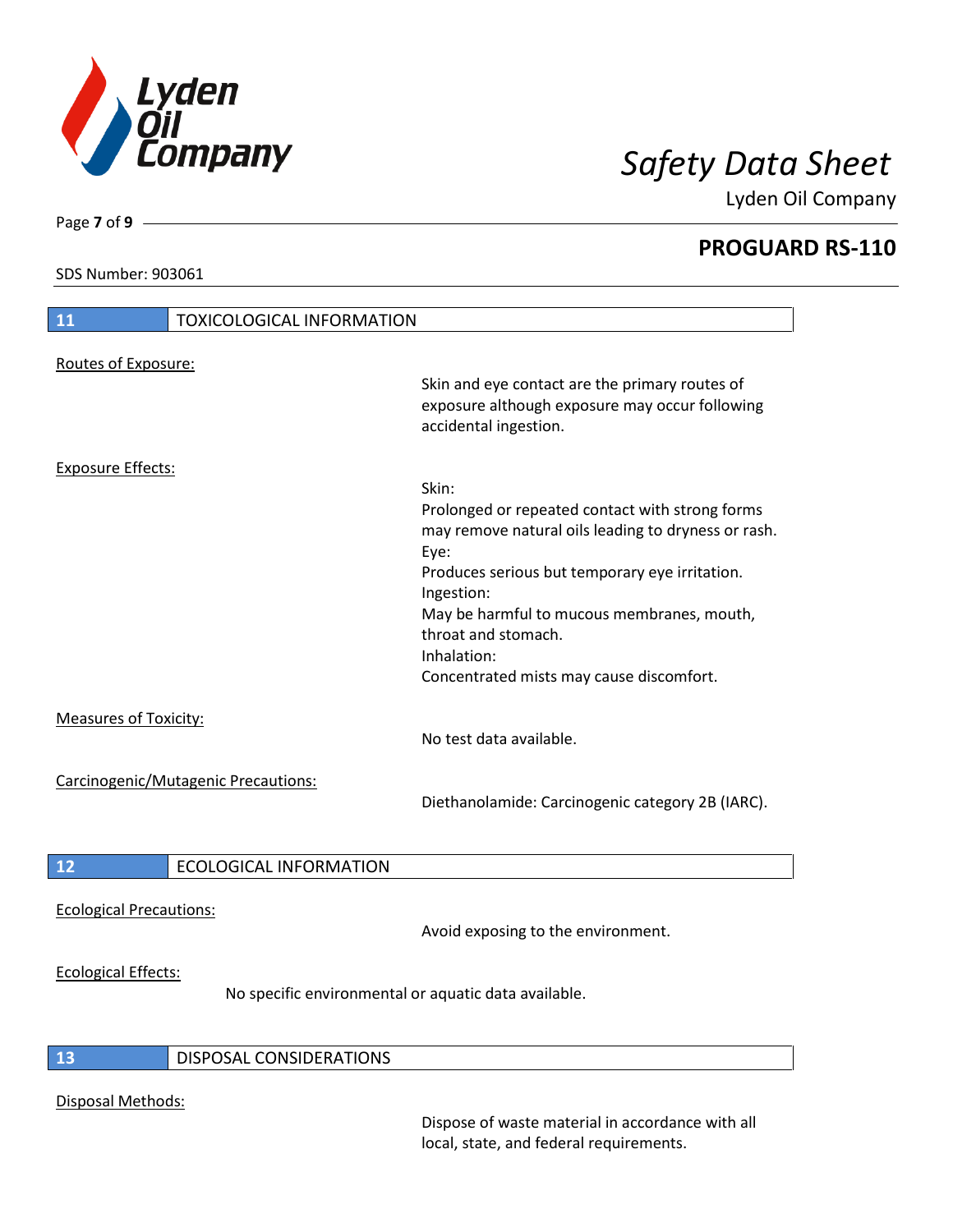

Page **8** of **9**

Lyden Oil Company

**PROGUARD RS-110**

### SDS Number: 903061

Disposal Containers:

Special Precautions:

Use properly approved container for disposal.

Do not flush to surface waters or drains. Hish levels of surfactants and increased pH levels are harmful to aquatic life.

### **14** TRANSPORT INFORMATION

UN Number: Data not available UN Shipping Name: Data not available Transport Hazard Class: Data not available Packing Group: Data not available Environmental Hazards: Data not available Bulk Transport Guidance: Data not available Special Precautions:

Not regulated by DOT.

**15** REGULATORY INFORMATION

This material and all of its components are listed on the Inventory of Existing Chemical Substances under the Toxic Substances Control Act.

California Proposition 65 WARNING: This product contains measurable amounts of a chemical known to the State of California to cause cancer.